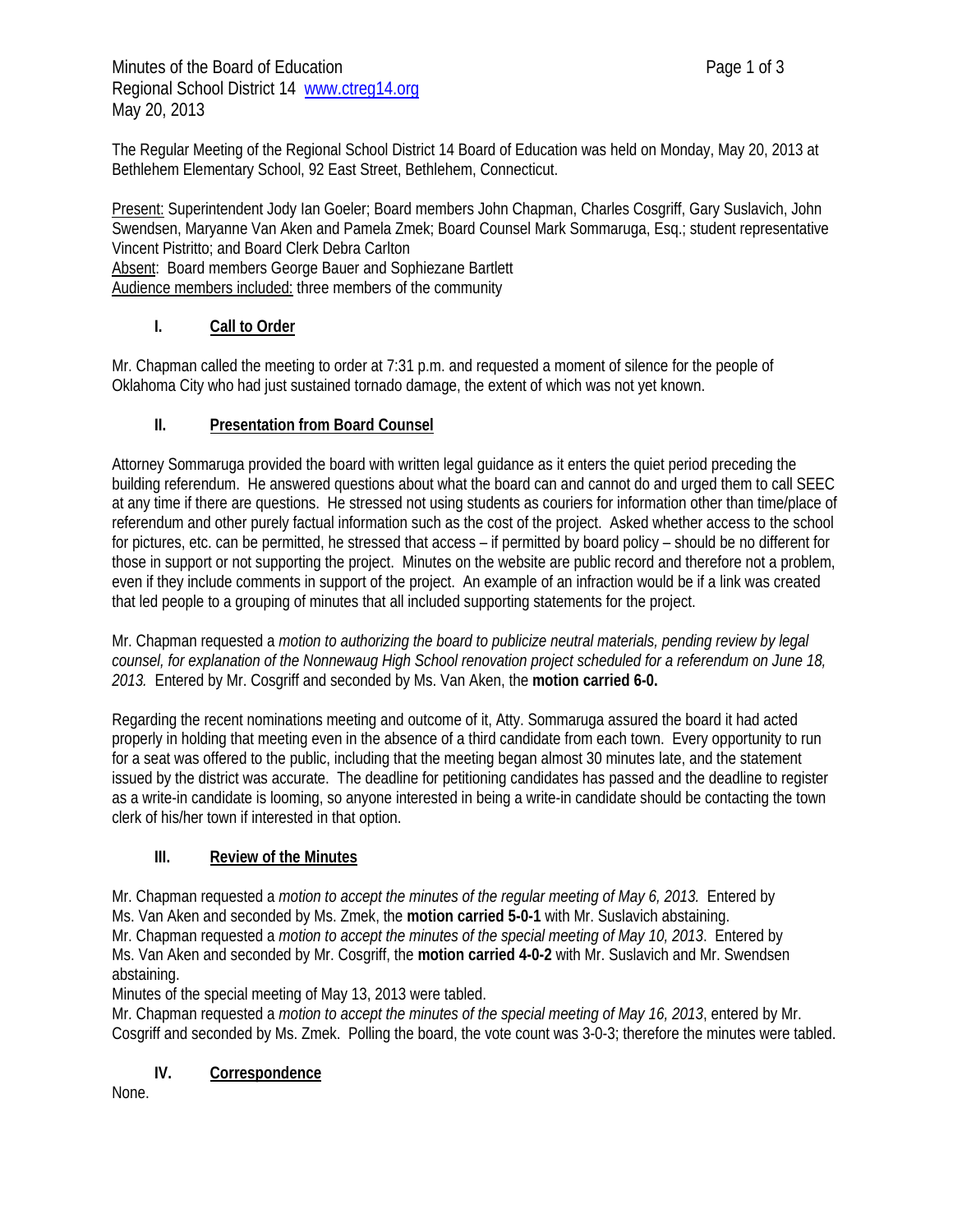## **V. Report from the Chairman**

Mr. Chapman wished Mr. Bauer a speedy recovery and, on behalf of the board, wished him all the best.

Vincent Pistritto caught the board up on events and activities at the schools since March, including writers' workshops, CMTs, DARE graduations, weather/science units and math assemblies, field trips and drum troupe performances at the elementary schools; and sports, Team Beta, school play, prom and music news from the high school.

### **VI. Report from the Superintendent**

Mr. Goeler gave summary of his recent activities. He met with members of the boards of selectmen and finance on May 9<sup>th</sup>; was elected to serve as LCSA vice chair at a meeting on 5/10; participated in focus monitoring to examine the district's special education outplacements on 5/14; had his car washed by the NHS wrestlers on 5/18 and stopped by the WSF tag sale at the Hollow; and received feedback on the Teacher Evaluation plan on 5/10. He noted Memorial Day upcoming, asking that everyone remember those who served in the military to preserve our freedoms.

### **VII. Privilege of the Floor**

**Paula Paolino,** Woodbury, asked for clarification from Atty. Sommaruga about sending information home in students'' backpacks even if that information is neutral, and was told that time/place/question is permissible. She also referred to minutes from the 3/18 meeting, at which the topic of frequency of parent conferences had been tabled and never brought back up. She asked what the State mandate is and when the conversation about complying with it will be had.

Mr. Goeler indicated he has talked with many superintendents about this mandate and is looking at ways to invite parents in to the schools to meet with teachers more frequently.

Ms. Paolino asked if he feels one conference per year is enough. Mr. Goeler responded that there are many ways for schools to be accessible to parents that do not necessarily require another ½ day of school missed. He is looking for flexible ways to satisfy the mandate.

**Jim Crocker,** Woodbury, asked who on the board is participating in the work of the District Management Council hired to look at our special services. Mr. Goeler indicated he would let him know at the next meeting, after meeting with Nate Levenson this week.

Mr. Crocker also asked about evaluating teachers, and wanted to know whether the teacher's manager (principal) will be his/her primary evaluator. Mr. Goeler indicated that he/she would be.

### **VIII. Report from the Director of Finance and Operations**  None.

### **IX. Committee Reports**

**Bylaws:** no report

**Public Relations**: no report

**Facilities:** no report

**Finance:** Ms. Van Aken reported on a recent meeting of this committee. The auditor's report was reviewed, Mr. Heaven's company was awarded a contract, and our current insurance broker was retained.

**Personnel:** will meet jointly with Planning regarding the Director of Instruction position on 5/30 at 6:30 pm **Planning:** no additional report

**Negotiations:** ongoing with secretaries and paraprofessionals.